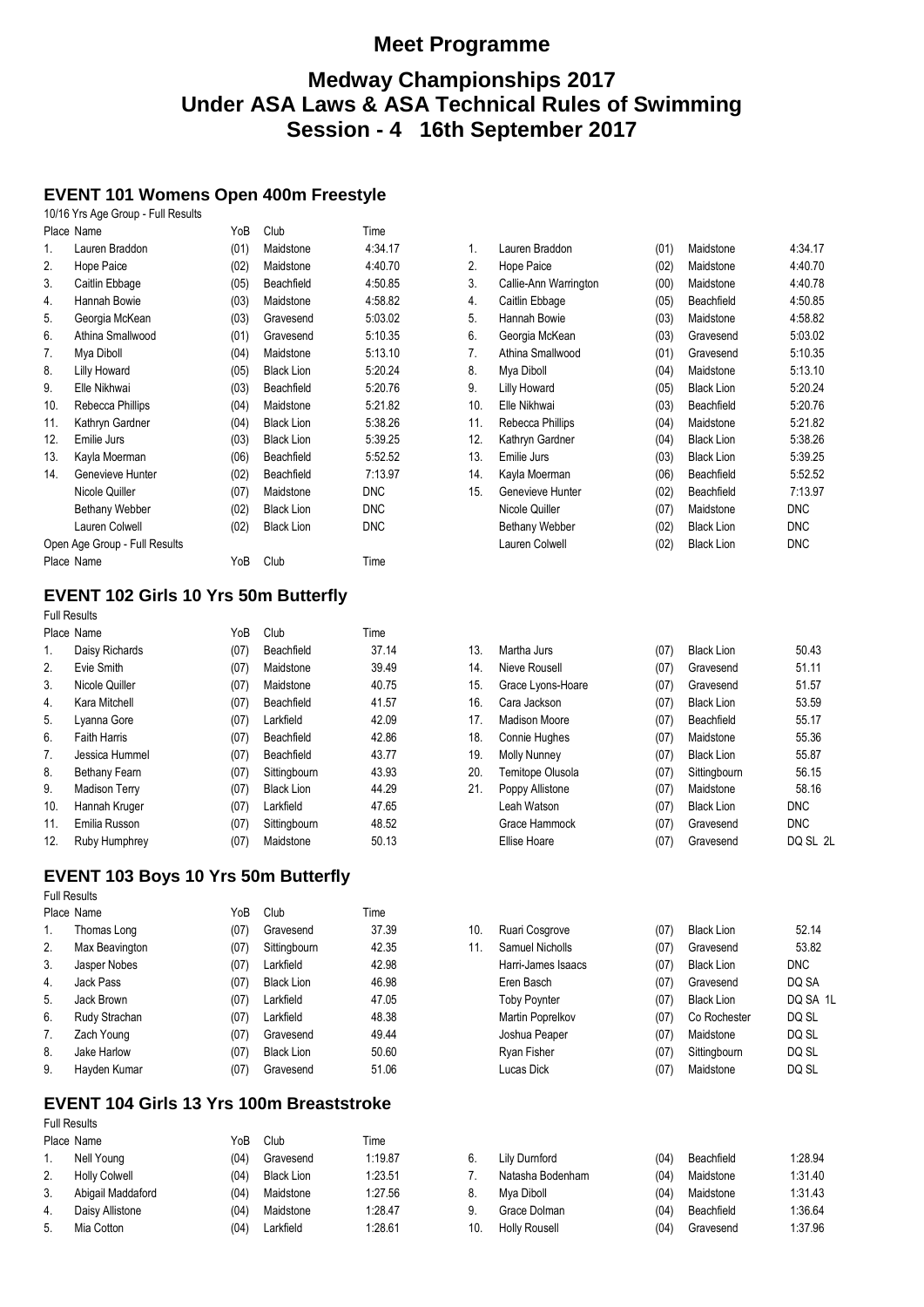| 11. | Kathryn Gardner       | (04) | <b>Black Lion</b> | 1:42.57 |
|-----|-----------------------|------|-------------------|---------|
| 12. | Rebecca Phillips      | (04) | Maidstone         | 1:43.68 |
|     | 13. Abigail Booth     | (04) | Larkfield         | 1:43.82 |
| 14. | <b>Ebony Gilliard</b> | (04) | Larkfield         | 1:45.22 |
| 15. | <b>Charlotte Carr</b> | (04) | Larkfield         | 1:45.70 |

### **EVENT 105 Boys 13 Yrs 100m Breaststroke**

Full Results

|    | Place Name             | YoB  | Club              | Time    |
|----|------------------------|------|-------------------|---------|
| 1. | Oliver Isaacs          | (04) | <b>Black Lion</b> | 1:18.78 |
| 2. | Anthony Morgan         | (04) | Gravesend         | 1:28.34 |
| 3. | <b>Thomas Berry</b>    | (04) | Sittingbourn      | 1:28.43 |
| 4. | Adam Broomfield        | (04) | Maidstone         | 1:28.85 |
| 5. | Harry Lam              | (04) | Larkfield         | 1:29.85 |
| 6. | <b>Jack Cheverst</b>   | (04) | <b>Black Lion</b> | 1:31.34 |
| 7. | Samuel Dickinson       | (04) | Beachfield        | 1:31.48 |
| 8. | Oscar Siverland-Bishop | (04) | Larkfield         | 1:31.49 |
|    |                        |      |                   |         |

## **EVENT 106 Girls 14 Yrs 100m IM**

Full Results

|    | Place Name        | YoB  | Club       | Time    |
|----|-------------------|------|------------|---------|
| 1. | Lara-Louise Gough | (03) | Maidstone  | 1:13.25 |
| 2. | Lois Duchesne     | (03) | Beachfield | 1:14.50 |
| 3. | Hannah Bowie      | (03) | Maidstone  | 1:14.64 |
| 4. | Georgia McKean    | (03) | Gravesend  | 1:16.61 |
| 5. | Elle Nikhwai      | (03) | Beachfield | 1:18.49 |
| 6. | Agatha Skelton    | (03) | Maidstone  | 1:20.46 |
|    |                   |      |            |         |

## **EVENT 107 Boys 14 Yrs 100m IM**

|    | <b>Full Results</b>    |      |              |         |    |                       |      |                   |            |
|----|------------------------|------|--------------|---------|----|-----------------------|------|-------------------|------------|
|    | Place Name             | YoB  | Club         | Time    |    |                       |      |                   |            |
|    | George Clarke          | (03) | Maidstone    | 1:13.23 | 8. | Joshua Nicholls       | (03) | Gravesend         | 1:25.87    |
| 2. | <b>Edward Gray</b>     | (03) | Maidstone    | 1:18.20 |    | Harry Rout            | (03) | <b>Black Lion</b> | <b>DNC</b> |
| 3. | Adam Chruscinski       | (03) | Maidstone    | 1:18.81 |    | Samuel Castle         | (03) | <b>Black Lion</b> | <b>DNC</b> |
| 4. | Ethan Gear             | (03) | Sittingbourn | 1:20.16 |    | <b>Brandon Harris</b> | (03) | Beachfield        | DQS 1      |
| 5. | Jack Eichler-Gregory   | (03) | Maidstone    | 1:20.20 |    | Peter Allen           | (03) | Gravesend         | DQ ST      |
| 6. | <b>William Burnett</b> | (03) | Sittingbourn | 1:20.39 |    | Maciej Szpunt         | (03) | Sittingbourn      | DQ ST      |
|    | Charlie Morris         | (03) | Beachfield   | 1:23.94 |    |                       |      |                   |            |

### **EVENT 108 Womens 19 Yrs/Over 50m Butterfly**

| 19/24 Yrs Age Group - Full Results   |      |            |       |                       |     |           |            |
|--------------------------------------|------|------------|-------|-----------------------|-----|-----------|------------|
| Place Name                           | YoB  | Club       | Time  |                       |     |           |            |
| Jodie Mitchell                       | (98) | Beachfield | 32.01 | <b>Tracey Quiller</b> | 75) | Maidstone | 34.88      |
| 25 Yrs/Over Age Group - Full Results |      |            |       | Rhona Courtier        | 71) | Larkfield | <b>DNC</b> |
| Place Name                           | YoB  | Club       | Time  |                       |     |           |            |
|                                      |      |            |       |                       |     |           |            |

#### **EVENT 109 Mens 19 Yrs/Over 50m Butterfly**  19/24 Yrs Age Group - Full Results

|    | Place Name                           | YoB  | Club         | Time  |                     |      |                   |            |
|----|--------------------------------------|------|--------------|-------|---------------------|------|-------------------|------------|
|    | James Bell                           | (95) | Larkfield    | 30.48 | Place Name          | YoB  | Club              | Time       |
| 2. | Mark Salter                          | (94) | Sittingbourn | 30.88 | Nicholas Rowe       | (89) | Larkfield         | 29.69      |
| 3. | Joe Denton                           | (95) | Gravesend    | 31.01 | Kevin Arundell      | 78)  | Gravesend         | 30.49      |
| 4. | Tom Calvert                          | (97) | Larkfield    | 34.29 | Glen Isaacs         | (65) | <b>Black Lion</b> | 31.78      |
|    | Jesse Smit                           | (98) | Maidstone    | DNC.  | <b>Rupert Gibbs</b> | 74   | Maidstone         | <b>DNC</b> |
|    | 25 Yre/Over Ane Group - Full Results |      |              |       |                     |      |                   |            |

25 Yrs/Over Age Group - Full Results

## **EVENT 110 Girls 11 Yrs 100m Freestyle**

Full Results

|    | Place Name                | YoB  | Club              | Time    |
|----|---------------------------|------|-------------------|---------|
| 1. | Jyosna Rai                | (06) | Maidstone         | 1:11.92 |
| 2. | Abbie Outram              | (06) | Maidstone         | 1:12.72 |
| 3. | Kayla Moerman             | (06) | Beachfield        | 1:14.52 |
| 4. | <b>Charlotte Marshall</b> | (06) | <b>Black Lion</b> | 1:15.52 |
| 5. | Amy Conner                | (06) | Maidstone         | 1:16.59 |
| 6. | Amelia Allen              | (06) | Larkfield         | 1:18.17 |
| 7. | Hannah Shibli             | (06) | Larkfield         | 1:18.34 |
| 8. | Alice Brown               | (06) | Beachfield        | 1:21.84 |
|    |                           |      |                   |         |

| 16. | Jessica Newin     | (04) | Sittingbourn | 1:46.28  |
|-----|-------------------|------|--------------|----------|
|     | 17. Frances Cross | (04) | Gravesend    | 1:50.12  |
| 18. | Amelia Barnes     | (04) | Gravesend    | 1:51.40  |
| 19. | Scout Cane        | (04) | Maidstone    | 1:52.16  |
|     | Amelia Hopper     | (04) | Beachfield   | DQ SH 1L |

| 9.  | Joshua Baar            | (04) | Sittingbourn | 1:31.88 |
|-----|------------------------|------|--------------|---------|
| 10. | Owen Jenner            | (04) | Larkfield    | 1:36.29 |
| 11. | Nicholas Siverland-Bis | (04) | Larkfield    | 1:38.35 |
| 12. | James Long             | (04) | Gravesend    | 1:40.53 |
| 13. | Joshua Ley             | (04) | Gravesend    | 1:42.67 |
| 14. | Oliver Othen           | (04) | Maidstone    | 1:42.92 |
| 15. | Jacob Kingsford        | (04) | Maidstone    | 1:48.83 |
| 16. | Harvey Holland         | (04) | Sittingbourn | 1:57.91 |

| 7.  | Natahsa Scott     | (03) | Gravesend         | 1:21.99 |
|-----|-------------------|------|-------------------|---------|
| 8.  | Emilie Jurs       | (03) | <b>Black Lion</b> | 1:26.91 |
| 9.  | Caitlin Holland   | (03) | Sittingbourn      | 1:30.71 |
| 10. | Romana Stephenson | (03) | Sittingbourn      | 1:31.17 |
| 11. | Hope Houghton     | (03) | Larkfield         | 1:35.38 |
| 12. | Ella Briggs       | (03) | Sittingbourn      | 1:42.99 |
|     |                   |      |                   |         |

| Joshua Nicholls       | (03) | Gravesend         | 1:25.87    |
|-----------------------|------|-------------------|------------|
| Harry Rout            | (03) | <b>Black Lion</b> | <b>DNC</b> |
| Samuel Castle         | (03) | <b>Black Lion</b> | <b>DNC</b> |
| <b>Brandon Harris</b> | (03) | Beachfield        | DQ S 1L    |
| Peter Allen           | (03) | Gravesend         | DQ ST      |
| Maciej Szpunt         | (03) | Sittingbourn      | DO ST      |
|                       |      |                   |            |

| 1. Tracey Quiller | (75) Maidstone | 34.88      |
|-------------------|----------------|------------|
| Rhona Courtier    | (71) Larkfield | <b>DNC</b> |

| 9.  | Caitlin Bell     | (06) | Larkfield         | 1:22.57 |
|-----|------------------|------|-------------------|---------|
| 10. | Shylah Leach     | (06) | <b>Black Lion</b> | 1:24.27 |
| 11. | Emma Cunliffe    | (06) | <b>Black Lion</b> | 1:24.70 |
| 12. | Lilly Rose Burke | (06) | Beachfield        | 1:24.87 |
| 13. | Sophie Fielder   | (06) | Co Rochester      | 1:27.48 |
| 14. | <b>Beth Pope</b> | (06) | Sittingbourn      | 1:27.58 |
| 15. | Ella Brookman    | (06) | Larkfield         | 1:27.61 |
| 16. | Patryica Hayre   | (06) | Gravesend         | 1:27.79 |
|     |                  |      |                   |         |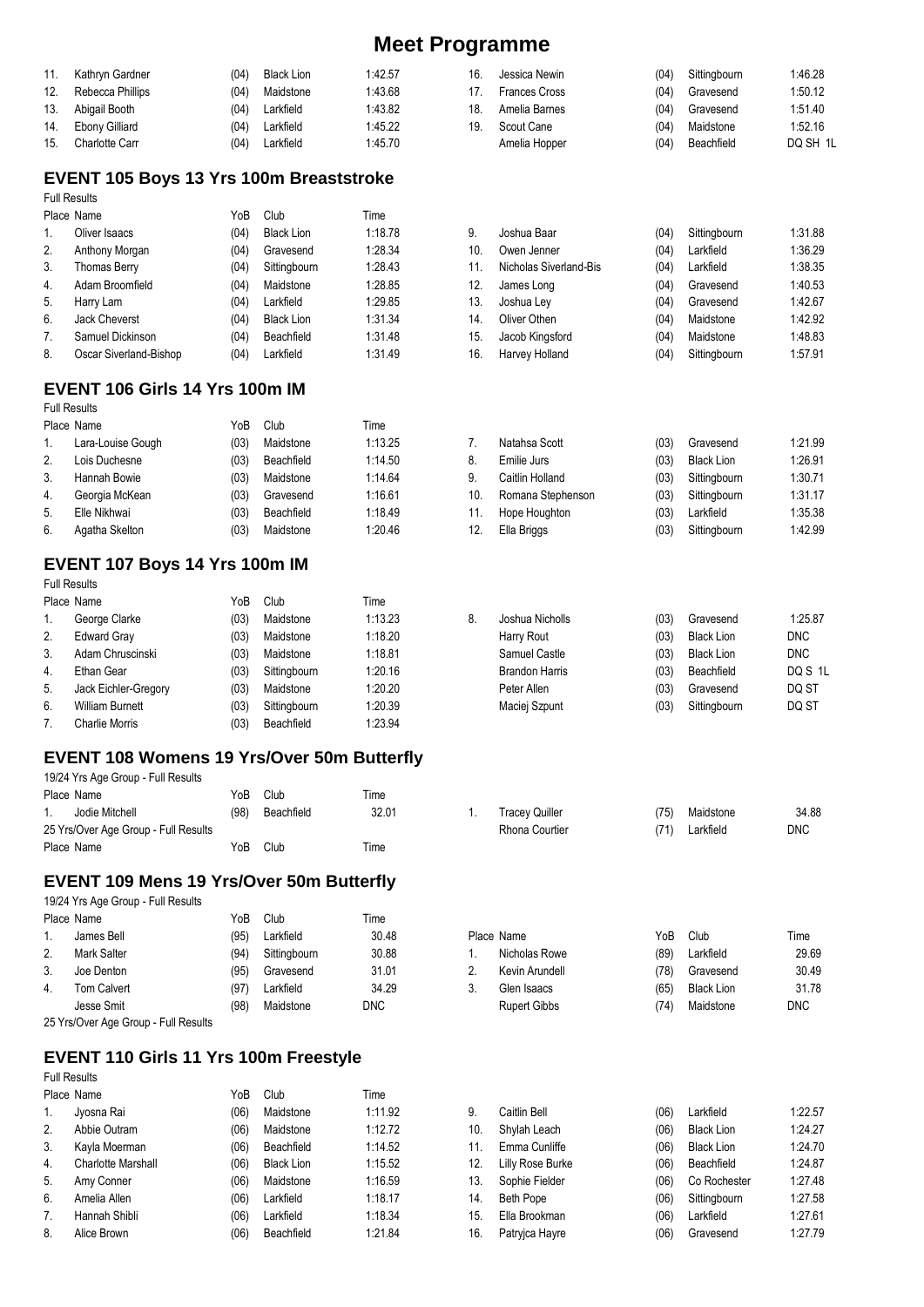| 17. | Aimee Thatcher         | (06) | Sittingbourn | 1:28.09 |
|-----|------------------------|------|--------------|---------|
| 18. | Ellie May              | (06) | Maidstone    | 1:28.64 |
| 19. | Julia Ciuche           | (06) | Gravesend    | 1:30.96 |
| 20. | <b>Tiegan Knight</b>   | (06) | Larkfield    | 1:31.40 |
| 21. | Anezka Eichler-Gregory | (06) | Maidstone    | 1:32.29 |
| 22. | Erika Hopper           | (06) | Beachfield   | 1:34.52 |
| 23. | <b>Bethan Price</b>    | (06) | Larkfield    | 1:36.80 |

## **EVENT 111 Boys 11 Yrs 100m Freestyle**

Full Results

|    | Place Name             | YoB  | Club              | Time    |
|----|------------------------|------|-------------------|---------|
| 1. | Nahum Fisher           | (06) | <b>Black Lion</b> | 1:10.40 |
| 2. | <b>Charles Stanley</b> | (06) | Maidstone         | 1:15.56 |
| 3. | Jacob Payne            | (06) | Larkfield         | 1:15.57 |
| 4. | <b>Harrison Martin</b> | (06) | Gravesend         | 1:20.45 |
| 5. | James Ellaway          | (06) | Maidstone         | 1:20.97 |
| 6. | Ethan Howe             | (06) | <b>Black Lion</b> | 1:22.10 |
| 7. | Hughie Browne          | (06) | <b>Black Lion</b> | 1:22.91 |
| 8. | Aidan McKean           | (06) | Gravesend         | 1:26.90 |

## **EVENT 112 Girls 15 Yrs 100m IM**

Full Results

|    | Place Name         | YoB  | Club              | Time    |
|----|--------------------|------|-------------------|---------|
| 1. | Hope Paice         | (02) | Maidstone         | 1:10.68 |
| 2. | Chloe Eastwood     | (02) | <b>Black Lion</b> | 1:11.60 |
| 3. | Ellie Waller       | (02) | <b>Black Lion</b> | 1:12.46 |
| 4. | Lauren Asekome     | (02) | Maidstone         | 1:15.28 |
| 5. | Amy Bain           | (02) | <b>Black Lion</b> | 1:15.43 |
| 6. | <b>Esther Gray</b> | (02) | Maidstone         | 1:15.60 |
| 7. | Matilda Durrant    | (02) | Beachfield        | 1:17.06 |
| 8. | Hannah Knight      | (02) | Larkfield         | 1:24.25 |

## **EVENT 113 Boys 15 Yrs 100m IM**

Full Results

|                  | Place Name            | YoB  | Club              | Time    |
|------------------|-----------------------|------|-------------------|---------|
| $\mathbf{1}$ .   | James Dick            | (02) | Maidstone         | 1:07.14 |
| 2.               | <b>Oliver Tritton</b> | (02) | Maidstone         | 1:07.15 |
| 3.               | William Ellaway       | (02) | Maidstone         | 1:07.22 |
| $\overline{4}$ . | Benjamin Monahan      | (02) | <b>Black Lion</b> | 1:07.66 |
| 5.               | Dexter Lam            | (02) | <b>Black Lion</b> | 1:08.09 |
| 6.               | Cian Bethel           | (02) | Maidstone         | 1:08.10 |
| 7 <sub>1</sub>   | Dominic Percy         | (02) | Larkfield         | 1:08.44 |

# **EVENT 114 Girls 12 Yrs 100m Backstroke**

Full Results

| Place Name     | YoB  | Club              | Time    |
|----------------|------|-------------------|---------|
| Caitlin Ebbage | (05) | Beachfield        | 1:07.87 |
| Emma Bennett   | (05) | Maidstone         | 1:17.11 |
| Lilly Howard   | (05) | <b>Black Lion</b> | 1:18.50 |
| Laila Mathurin | (05) | Co Rochester      | 1:23.87 |
| Harriet Hughes | (05) | Maidstone         | 1:26.58 |
| Leah Easom     | (05) | Sittingbourn      | 1:28.48 |
| Jessica Bonner | (05) | Larkfield         | 1:29.93 |
| Macy McQuade   | (05) | Gravesend         | 1:31.32 |
| Maddie Walker  | (05) | <b>Black Lion</b> | 1:32.49 |
| Faith Paynter  | (05) | <b>Black Lion</b> | 1:34.03 |
|                |      |                   |         |

### **EVENT 115 Boys 12 Yrs 100m Backstroke**

Full Results

|         | Place Name          | YoB  | Club              | Time    |
|---------|---------------------|------|-------------------|---------|
| $1_{-}$ | David Allen         | (05) | <b>Black Lion</b> | 1:10.94 |
| 2.      | <b>Andrew Gore</b>  | (05) | Larkfield         | 1:13.94 |
| 3.      | Finn Reardon        | (05) | Maidstone         | 1:14.81 |
| 4.      | Nikita Mitrofanenko | (05) | <b>Black Lion</b> | 1:15.65 |
| 5.      | Joe Reardon         | (05) | Maidstone         | 1:16.03 |
| 6.      | George Baster       | (05) | Maidstone         | 1:20.63 |
| 7.      | Albert Branch       | (05) | <b>Black Lion</b> | 1:22.13 |

| 1:47.81 |
|---------|
|         |
| DNC.    |
| DNC.    |
| DQ ST   |
|         |

| 9.  | Lucas Downer          | (06) | Maidstone         | 1:28.06    |
|-----|-----------------------|------|-------------------|------------|
| 10. | <b>Casper Downer</b>  | (06) | Maidstone         | 1:29.36    |
| 11. | Jeremy Hamilton-Smith | (06) | Gravesend         | 1:29.39    |
| 12. | Flynn Matson-Reeves   | (06) | Sittingbourn      | 1:30.06    |
| 13. | <b>Connor Vening</b>  | (06) | Maidstone         | 1:35.94    |
| 14. | Jack Burke            | (06) | Beachfield        | 1:36.75    |
|     | Olushola Alakija      | (06) | <b>Black Lion</b> | <b>DNC</b> |
|     | Cameron Mathurin      | (06) | Co Rochester      | DQ ST      |

| 9.              | Jessica Berry      | (02) | Sittingbourn | 1:26.23    |
|-----------------|--------------------|------|--------------|------------|
| 10.             | <b>Beth Watts</b>  | (02) | Gravesend    | 1:30.48    |
| 11.             | Anna Pretorius     | (02) | Larkfield    | 1:37.99    |
| 12 <sup>°</sup> | Kirstin Pinkerton  | (02) | Larkfield    | 1:47.76    |
|                 | Genevieve Hunter   | (02) | Beachfield   | <b>DNC</b> |
|                 | Yasmin Bettsworth  | (02) | Maidstone    | <b>DNC</b> |
|                 | Kirsty-Anne Ebbage | (02) | Beachfield   | <b>DNC</b> |
|                 | Krushi Pandya      | (02) | Gravesend    | DQ SL 3L   |

| 8.  | George Blair        | (02) | Maidstone | 1:09.81    |
|-----|---------------------|------|-----------|------------|
| 9.  | Joshua Griggs       | (02) | Maidstone | 1:13.97    |
| 10. | Hamish Reilly       | (02) | Maidstone | 1:14.73    |
| 11. | Callum Burtally     | (02) | Larkfield | 1:17.33    |
|     | Morgan Fitt-Boyland | (02) | Gravesend | <b>DNC</b> |
|     | Carl Bobbett        | (02) | Larkfield | DQ SL 1L   |

| 11. | Tarryn Marsh         | (05) | Beachfield        | 1:35.88    |
|-----|----------------------|------|-------------------|------------|
| 12. | Georgia Gambling     | (05) | Larkfield         | 1:36.49    |
| 13. | Olivia Porter        | (05) | Sittingbourn      | 1:42.17    |
| 14. | Lily Hanson          | (05) | Sittingbourn      | 1:47.71    |
| 15. | <b>Chloe Summers</b> | (05) | Gravesend         | 1:51.40    |
| 16. | Laila Khraud         | (05) | Gravesend         | 1:58.63    |
|     | Kayla Baker          | (05) | <b>Black Lion</b> | <b>DNC</b> |
|     | Mia Oakden           | (05) | <b>Black Lion</b> | <b>DNC</b> |
|     | Isabella Clarke      | (05) | <b>Black Lion</b> | <b>DNC</b> |

| 8.  | <b>William Fitzpatrick</b> | (05) | Beachfield | 1:22.30 |
|-----|----------------------------|------|------------|---------|
| 9.  | Milo Strachan              | (05) | Larkfield  | 1:22.53 |
| 10. | Oliver Moore               | (05) | Larkfield  | 1:23.88 |
|     | 11. Freddie Dolman         | (05) | Beachfield | 1:27.19 |
|     | 12. Daniel Oliver          | (05) | Gravesend  | 1:27.20 |
| 13. | Andrei Mirt                | (05) | Maidstone  | 1:27.62 |
|     | 14. Toby Hardy             | (05) | Larkfield  | 1:28.15 |
|     |                            |      |            |         |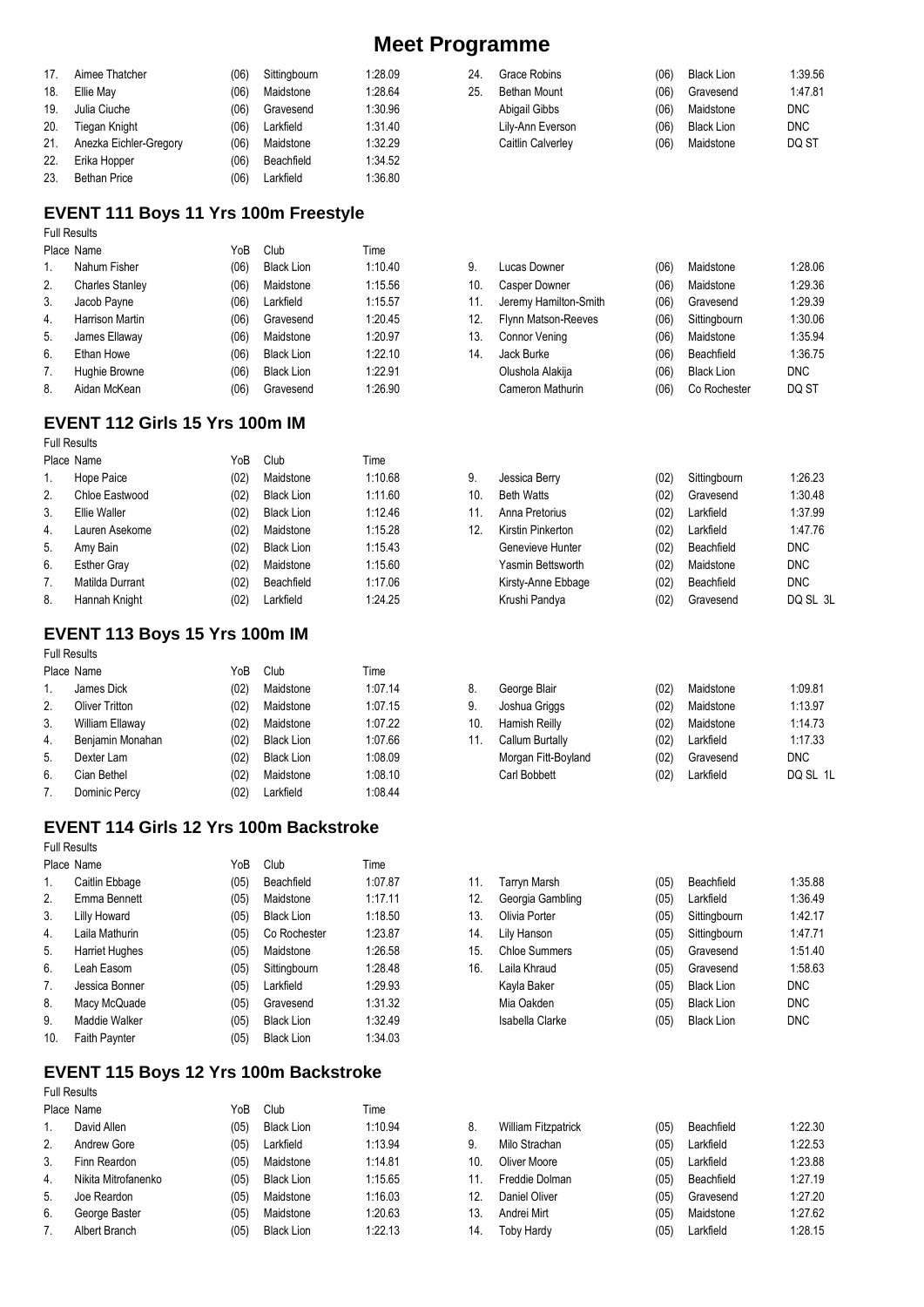| 15. | Thomas Hicks          | (05) | Maidstone    | 1:30.79 | 23. | Jeevan Dhillon         | (05) | Gravesend | 1:54.29    |
|-----|-----------------------|------|--------------|---------|-----|------------------------|------|-----------|------------|
| 16. | Kyle Buckley          | (05) | Black Lion   | 1:31.04 | 24. | Ramakrishna Ravindra   | (05) | Maidstone | 2:02.86    |
| 17. | Havden Gear           | (05) | Sittingbourn | 1:31.44 |     | Owen Rees              | (05) | Maidstone | <b>DNC</b> |
| 18. | Oliver Knight         | (05) | Larkfield    | 1:33.25 |     | Dylan Phillips         | (05) | Larkfield | <b>DNC</b> |
| 19. | Fraiser Beckham       | (05) | Beachfield   | 1:35.75 |     | Luke Reid              | (05) | Maidstone | <b>DNC</b> |
| 20. | <b>Thomas Burnett</b> | (05) | Sittingbourn | 1:36.65 |     | Zachary Whybrow        | (05) | Maidstone | <b>DNC</b> |
| 21. | Callum Fisher         | (05) | Sittingbourn | 1:36.95 |     | <b>Finley Courtier</b> | (05) | Larkfield | <b>DNC</b> |
| 22. | Nathan Tovev          | (05) | Black Lion   | 1:41.89 |     |                        |      |           |            |

#### **EVENT 116 Mens Open 400m Freestyle**

10/16 Yrs Age Group - Full Results

|     | Place Name                    | YoB  | Club              | Time    |     |  |
|-----|-------------------------------|------|-------------------|---------|-----|--|
| 1.  | Cian Bethel                   | (02) | Maidstone         | 4:26.87 | 3.  |  |
| 2.  | Benjamin Monahan              | (02) | <b>Black Lion</b> | 4:32.30 | 4.  |  |
| 3.  | Dexter Lam                    | (02) | <b>Black Lion</b> | 4:33.44 | 5.  |  |
| 4.  | William Ellaway               | (02) | Maidstone         | 4:34.76 | 6.  |  |
| 5.  | David Allen                   | (05) | <b>Black Lion</b> | 4:35.36 | 7.  |  |
| 6.  | Hamish Reilly                 | (02) | Maidstone         | 4:46.94 | 8.  |  |
| 7.  | Adam Broomfield               | (04) | Maidstone         | 4:47.73 | 9.  |  |
| 8.  | Joshua Griggs                 | (02) | Maidstone         | 5:02.39 | 10. |  |
| 9.  | Maciej Szpunt                 | (03) | Sittingbourn      | 5:11.41 | 11. |  |
| 10. | James Long                    | (04) | Maidstone         | 5:23.19 | 12. |  |
| 11. | Thomas Long                   | (07) | Gravesend         | 5:25.71 | 13. |  |
| 12. | <b>William Fitzpatrick</b>    | (05) | Beachfield        | 5:50.19 | 14. |  |
| 13. | Freddie Dolman                | (05) | Beachfield        | 5:53.66 | 15. |  |
|     | Open Age Group - Full Results |      |                   |         | 16. |  |
|     | Place Name                    | YoB  | Club              | Time    | 17. |  |
| 1.  | Simon Newton                  | (99) | Maidstone         | 4:09.58 | 18. |  |
| 2.  | Benjamin Tritton              | (00) | Maidstone         | 4:09.78 |     |  |

| 3.  | <b>Oliver Durrant</b> | (00) | Beachfield        | 4:26.78 |
|-----|-----------------------|------|-------------------|---------|
| 4.  | Cian Bethel           | (02) | Maidstone         | 4:26.87 |
| 5.  | Benjamin Monahan      | (02) | <b>Black Lion</b> | 4:32.30 |
| 6.  | Dexter Lam            | (02) | <b>Black Lion</b> | 4:33.44 |
| 7.  | William Ellaway       | (02) | Maidstone         | 4:34.76 |
| 8.  | David Allen           | (05) | <b>Black Lion</b> | 4:35.36 |
| 9.  | Hamish Reilly         | (02) | Maidstone         | 4:46.94 |
| 10. | Joe Denton            | (95) | Gravesend         | 4:47.14 |
| 11. | Adam Broomfield       | (04) | Maidstone         | 4:47.73 |
| 12. | <b>Philip Bradley</b> | (68) | Gravesend         | 5:02.32 |
| 13. | Joshua Griggs         | (02) | Maidstone         | 5:02.39 |
| 14. | Maciej Szpunt         | (03) | Sittingbourn      | 5:11.41 |
| 15. | James Long            | (04) | Maidstone         | 5:23.19 |
| 16. | Thomas Long           | (07) | Gravesend         | 5:25.71 |
| 17. | William Fitzpatrick   | (05) | Beachfield        | 5:50.19 |
| 18. | Freddie Dolman        | (05) | Beachfield        | 5:53.66 |

### **EVENT 117 FINAL OF EVENT 102 Girls 10 Yrs 50m Butterfly**

Full Results<br>Place Name

Full Results

|    | Place Name     | YoB  | Club       | Time  |                     |      |            |       |
|----|----------------|------|------------|-------|---------------------|------|------------|-------|
| 1. | Daisy Richards | (07) | Beachfield | 37.10 | <b>Faith Harris</b> | (07) | Beachfield | 41.52 |
| 2. | Evie Smith     | (07) | Maidstone  | 38.37 | Lyanna Gore         | (07) | Larkfield  | 41.56 |
| 3. | Nicole Quiller | (07) | Maidstone  | 41.17 | Kara Mitchell       | (07) | Beachfield | 43.53 |

#### **EVENT 118 FINAL OF EVENT 103 Boys 10 Yrs 50m Butterfly**

|    | Place Name     | YoB  | Club              | Time  |               |      |           |       |
|----|----------------|------|-------------------|-------|---------------|------|-----------|-------|
|    | Thomas Long    | (07) | Gravesend         | 37.41 | Rudy Strachan | (07) | Larkfield | 46.48 |
| 2. | Max Beavington | (07) | Sittingbourn      | 42.18 | Jack Brown    | (07) | Larkfield | 49.14 |
| 3. | Jack Pass      | (07) | <b>Black Lion</b> | 45.83 | Jasper Nobes  | (07) | Larkfield | DQ SL |

#### **EVENT 119 FINAL OF EVENT 104 Girls 13 Yrs 100m Breaststroke**  Full Results

|    | Place Name           | YoB  | Club              | Time    |                 |      |            |         |
|----|----------------------|------|-------------------|---------|-----------------|------|------------|---------|
|    | Nell Young           | (04) | Gravesend         | 1:21.68 | Daisy Allistone | (04) | Maidstone  | 1:28.60 |
| 2. | <b>Holly Colwell</b> | (04) | <b>Black Lion</b> | 1:22.57 | Mia Cotton      | (04) | Larkfield  | 1:28.95 |
| 3. | Abigail Maddaford    | (04) | Maidstone         | 1:27.35 | Lily Durnford   | (04) | Beachfield | 1:29.45 |

#### **EVENT 120 FINAL OF EVENT 105 Boys 13 Yrs 100m Breaststroke**

Full Results<br>Place Name

Full Results

|     | Place Name     | YoB  | Club              | Гіmе    |                      |      |                   |         |
|-----|----------------|------|-------------------|---------|----------------------|------|-------------------|---------|
| . . | Oliver Isaacs  | (04) | <b>Black Lion</b> | 1:18.84 | Adam Broomfield      | (04) | Maidstone         | 1:28.23 |
| 2.  | Thomas Berrv   | (04) | Sittingbourn      | 1:27.76 | Harry Lam            | (04) | Larkfield         | 1:29.11 |
| 3.  | Anthony Morgan | (04) | Gravesend         | 1:28.22 | <b>Jack Cheverst</b> | (04) | <b>Black Lion</b> | 1:34.04 |

## **EVENT 121 FINAL OF EVENT 106 Girls 14 Yrs 100m IM**

|    | Place Name        | YoB  | Club       | Time    |                |      |            |         |
|----|-------------------|------|------------|---------|----------------|------|------------|---------|
|    | Lara-Louise Gough | (03) | Maidstone  | 1:13.76 | Georgia McKean | (03) | Gravesend  | 1:15.64 |
| ۷. | Hannah Bowie      | (03) | Maidstone  | 1:14.77 | Elle Nikhwai   | (03) | Beachfield | 1:19.49 |
|    | Lois Duchesne     | (03) | Beachfield | 1:15.37 | Agatha Skelton | (03) | Maidstone  | 1:20.37 |

### **EVENT 122 FINAL OF EVENT 107 Boys 14 Yrs 100m IM**